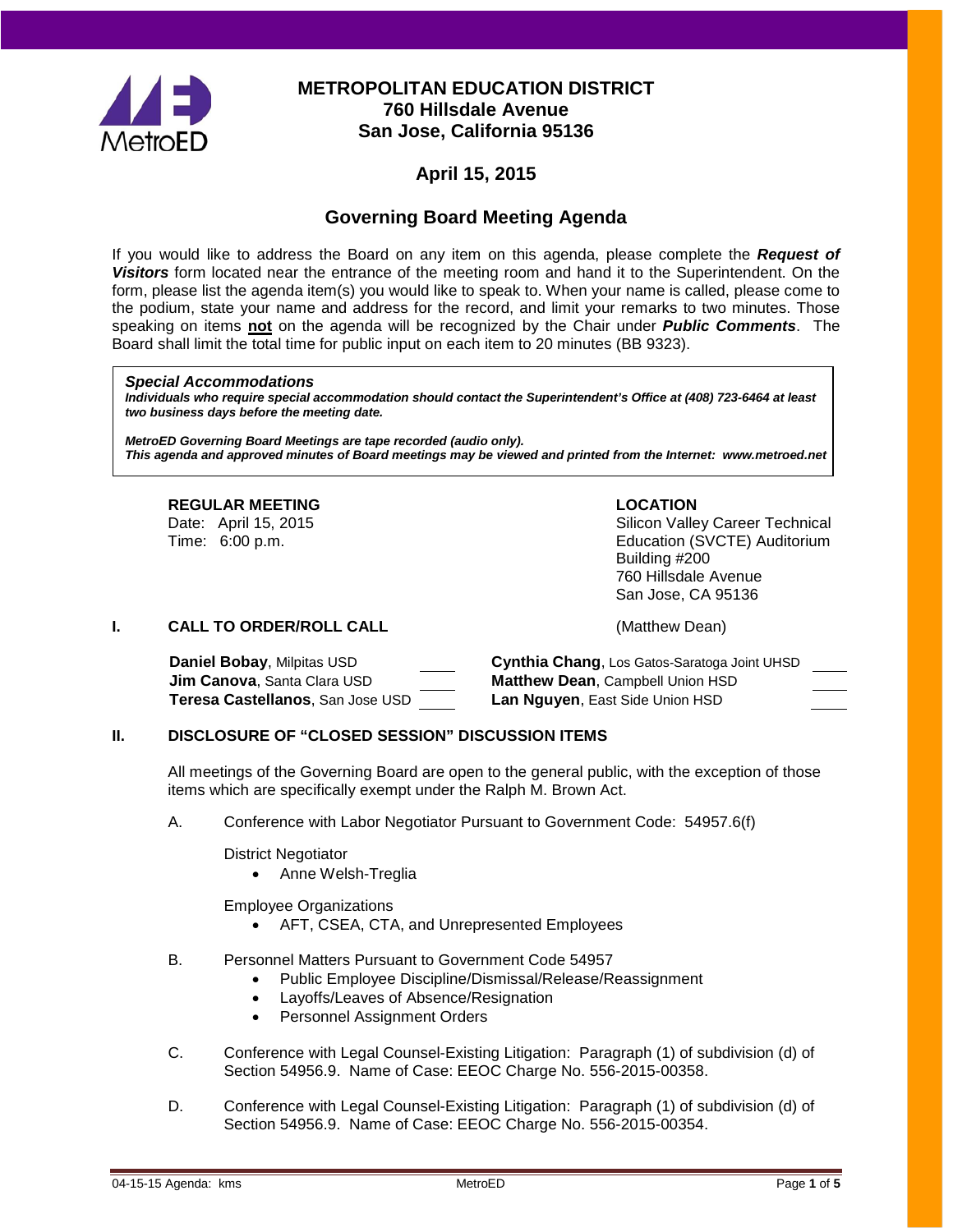- E. Conference with Legal Counsel-Existing Litigation: Paragraph (1) of subdivision (d) of Section 54956.9. Name of Case: PERB Charge No. SF-CE-3119-E.
- F. Conference with Legal Counsel-Anticipated Litigation: Significant exposure to litigation pursuant to paragraph (2) subdivision (d) of Section 54956.9: 1 Potential Case
- G. Conference with Legal Counsel-Anticipated Litigation: Significant exposure to litigation pursuant to paragraph (2) subdivision (d) of Section 54956.9 Case 1
- H. Conference with Legal Counsel-Anticipated Litigation: Significant exposure to litigation pursuant to paragraph (2) subdivision (d) of Section 54956.9 Case 2
- I. Superintendent's Evaluation: Pursuant Government Code: 54957

#### **III. PUBLIC COMMENTS REGARDING CLOSED SESSION ITEMS**

*Members of the public may address the Board on any subject not on tonight's agenda; however, provisions of the Brown Act (Government Code 54954.2(a) and .3) preclude any action. As an unagendized item, no response is required from the Board or District Staff and no action can be taken; however, the Board may instruct the Superintendent to agendize the item for a future meeting. When your name is called, please come to the podium, state your name and address for the record, and limit your remarks to two minutes for individuals or five minutes for a group.*

#### **IV. ADJOURN TO CLOSED SESSION Time: 6:02 p.m.**

**Location: SVCTE, Room #819**

#### V. REGULAR MEETING<br>Reconvene from Closed Session **Time: 7:00 p.m.**<br>Location: SVCTE Auditorium **Reconvene from Closed Session**

#### **VI. REPORT OF CLOSED SESSION ACTIONS** (Matthew Dean)

- A. Personnel Assignment Orders
- **VII. PLEDGE OF ALLEGIANCE** (Student)
- **VIII. ADOPT AGENDA** (Matthew Dean)

#### **IX. PUBLIC COMMENTS**

*Members of the public may address the Board on any subject not on tonight's agenda; however, provisions of the Brown Act (Government Code 54954.2(a) and .3) preclude any action. As an unagendized item, no response is required from the Board or District Staff and no action can be taken; however, the Board may instruct the Superintendent to agendize the item for a future meeting. When your name is called, please come to the podium, state your name and address for the record, and limit your remarks to two minutes for individuals or five minutes for a group.*

#### **X. STUDENT REPORTS** (5-Minute Limitation) (Matthew Dean)

- A. Silicon Valley Adult Education (SVAE) Student
- B. Silicon Valley Career Technical Education (SVCTE) Student

#### **XI. SILICON VALLEY CTE FEATURED PROGRAM** (15-Minute Limitation) (John Furtado)

A. Video Production

 **Building #200**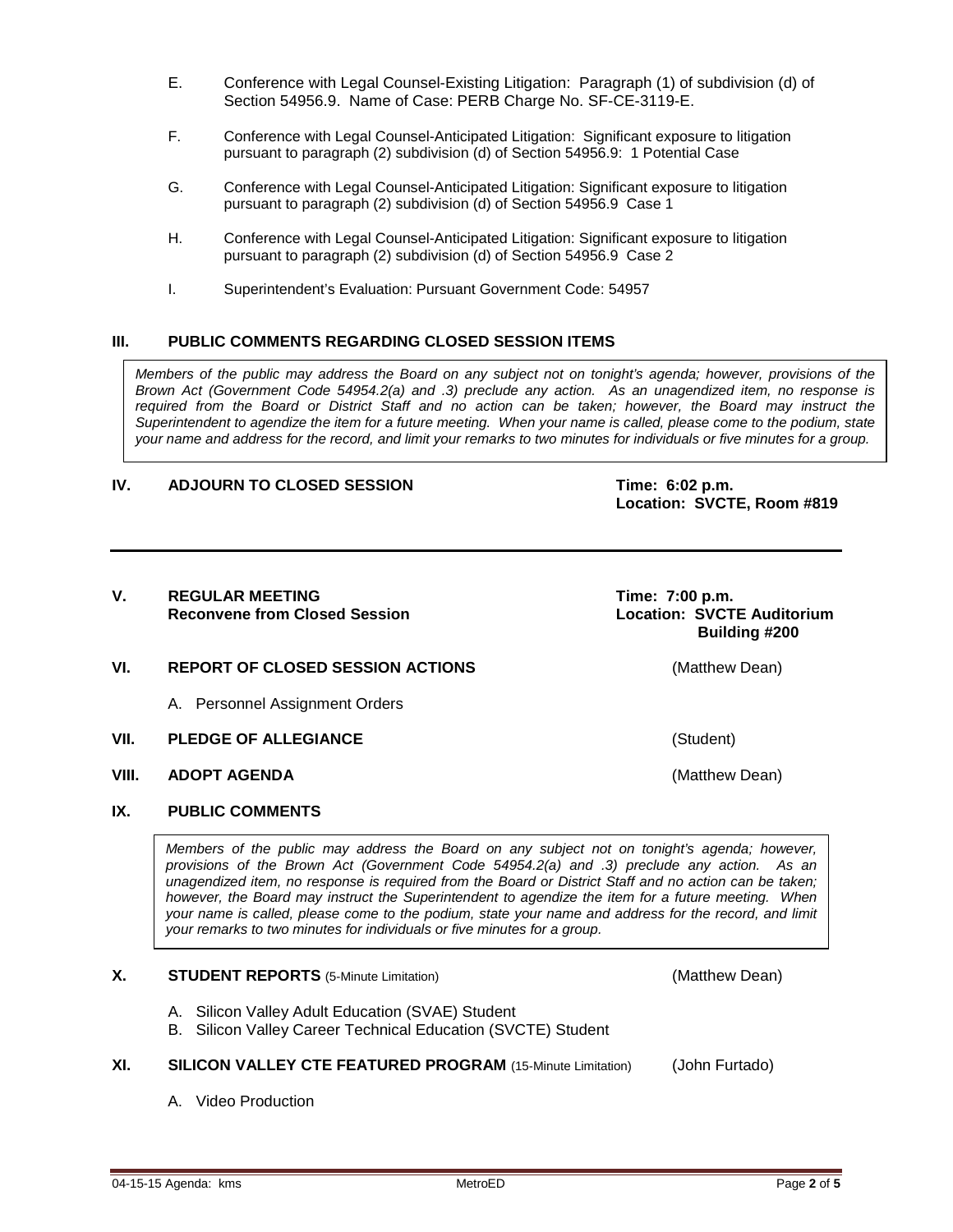#### **XII. SPECIAL ORDER OF BUSINESS** (Alyssa Lynch)

The Superintendent will update the Board on special projects or may request that individuals be allowed to present an item out of order on the agenda to accommodate their schedules.

#### **XIII. CONSENT/ACTION CALENDAR (ACTION)**

**All matters listed under the Consent/Action Calendar and marked with an \*asterisk are considered by the Governing Board to be routine and will be enacted in one motion.** There will be no discussion of these items prior to the time the Board considers the motion, unless members of the Board or the Superintendent request specific items to be discussed and/or removed from the Consent Calendar.

- \*1. [Approve](http://fbsd.metroed.net/ksmith/Board_Agenda/04-15-15BoardAgenda/Item-01_03-11-15BoardMinutes.pdf) Minutes from the Regular Board Meeting of March 11, 2015
- \*2. [Approve](http://fbsd.metroed.net/ksmith/Board_Agenda/04-15-15BoardAgenda/Item-02_03-25-15BoardMinutes.pdf) Minutes from the Special Board Meeting of March 25, 2015
- \*3. [Approve](http://fbsd.metroed.net/ksmith/Board_Agenda/04-15-15BoardAgenda/Item-03_04-01-15BoardMinutes.pdf) Minutes from the Special Board Meeting of April 1, 2015

#### **BUSINESS AND FINANCIAL FUNCTIONS**

- \*4. [Approve](http://fbsd.metroed.net/ksmith/Board_Agenda/04-15-15BoardAgenda/Item-04.pdf) March Warrants Approval List (Marie dela Cruz)
- \*5. [Approve](http://fbsd.metroed.net/ksmith/Board_Agenda/04-15-15BoardAgenda/Item-05.pdf) Donations Offered to District (Marie dela Cruz)
- \*6. [Approve](http://fbsd.metroed.net/ksmith/Board_Agenda/04-15-15BoardAgenda/Item-06.pdf) Surplus Items (Marie dela Cruz)
- \*7. [Approve](http://fbsd.metroed.net/ksmith/Board_Agenda/04-15-15BoardAgenda/Item-07.pdf) Audit Findings Corrective Action Plans (Marie dela Cruz)

#### **PERSONNEL FUNCTIONS**

- \*8. [Approve](http://fbsd.metroed.net/ksmith/Board_Agenda/04-15-15BoardAgenda/Item-08.pdf) Organization of Staff for 2014-2015 (Anne Welsh-Treglia)
- \*9. [Approve P](http://fbsd.metroed.net/ksmith/Board_Agenda/04-15-15BoardAgenda/Item-09.pdf)ersonnel Assignment Orders #2015-11 (Anne Welsh-Treglia)
- \*10. [Approve](http://fbsd.metroed.net/ksmith/Board_Agenda/04-15-15BoardAgenda/Item-10.pdf) Central County Occupational Agency Teachers Association (CTA) Sunshine Proposals to Management for 2015-16 (Anne Welsh-Treglia)
- \*11. [Approve](http://fbsd.metroed.net/ksmith/Board_Agenda/04-15-15BoardAgenda/Item-11.pdf) Manager's Initial Proposal to Central County Occupational Agency Teachers Associations (CTA) Sunshine Proposal for 2015-2016 (Anne Welsh-Treglia)
- \*12. [Approve](http://fbsd.metroed.net/ksmith/Board_Agenda/04-15-15BoardAgenda/Item-12.pdf) Management's Initial Proposal to San Jose Federation of Teachers (AFT) Sunshine Proposal for 2015-2016 (Anne Welsh-Treglia)
- \*13. [Approve](http://fbsd.metroed.net/ksmith/Board_Agenda/04-15-15BoardAgenda/Item-13.pdf) Resolution #15-04-15-15, Classified Employee Week (Anne Welsh-Treglia)
- \*14. [Approve](http://fbsd.metroed.net/ksmith/Board_Agenda/04-15-15BoardAgenda/Item-14.pdf) Resolution #16-04-15-15, National Teacher Appreciation Week, May 4-8, 2015 and California Day of the Teacher, May 13, 2015 (Anne Welsh-Treglia)

#### **INSTRUCTIONAL AND STUDENT FUNCTIONS**

- \*15. [Approve](http://fbsd.metroed.net/ksmith/Board_Agenda/04-15-15BoardAgenda/Item-15.pdf) Agreement with County of Santa Clara CalWORKs Program Liaison Services (\$594,145) and Sessions to Enhance Professional Skills (\$319,720) (Suzi Glass)
- \*16. [Approve](http://fbsd.metroed.net/ksmith/Board_Agenda/04-15-15BoardAgenda/Item-16.pdf) Agreement to Fund Services for CalWORKs Recipients in the Morgan Hill Unified School District (Suzi Glass)
- \*17. [Approve](http://fbsd.metroed.net/ksmith/Board_Agenda/04-15-15BoardAgenda/Item-17.pdf) Community Classroom Agreement with After Hours Health Care (Marianne Cartan)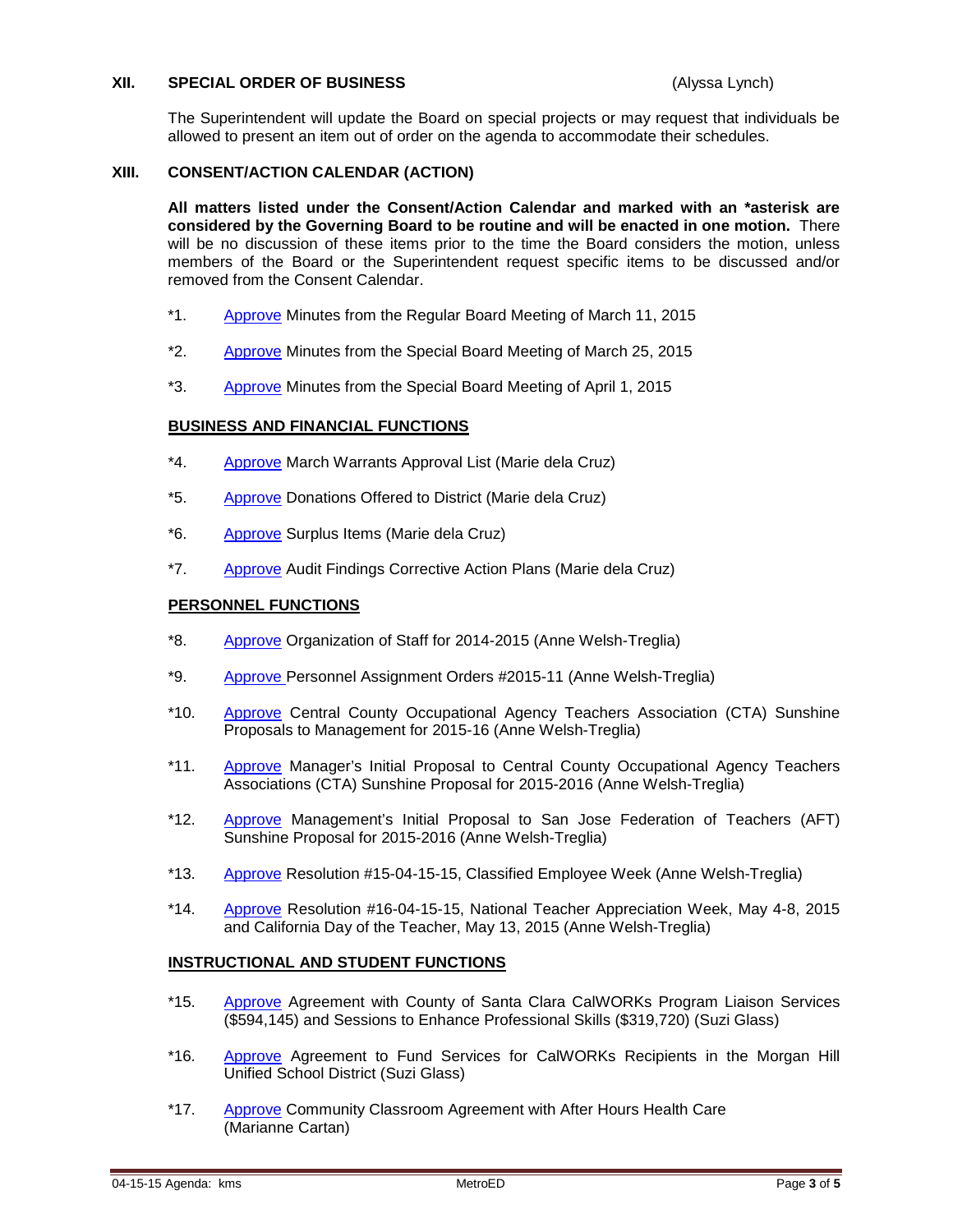- \*18. [Approve](http://fbsd.metroed.net/ksmith/Board_Agenda/04-15-15BoardAgenda/Item-18.pdf) Community Classroom Agreements with Truong Mong Hoa, M.D. and Dr. Rekha Manghnani (Marianne Cartan)
- \*19. [Approve](http://fbsd.metroed.net/ksmith/Board_Agenda/04-15-15BoardAgenda/Item-19.pdf) Appointment of Silicon Valley Career Technical Education Employer Advisory Boards (Marianne Cartan)
- \*20. [Approve](http://fbsd.metroed.net/ksmith/Board_Agenda/04-15-15BoardAgenda/Item-20.pdf) Williams Uniform Complaint Procedures Report (Marie dela Cruz)

**Recommendation: It is recommended the Governing Board approve Consent Calendar items \*1 through \*20.**

**MOTION: \_\_\_\_\_\_\_\_ SECONDED: \_\_\_\_\_\_\_\_ DISCUSSION VOTE: \_\_\_\_\_\_\_\_\_\_**

#### **XIV. INFORMATION ITEMS/DISCUSSION ITEMS**

- 21. [SVCTE](http://fbsd.metroed.net/ksmith/Board_Agenda/04-15-15BoardAgenda/Item-21.pdf) Bell Schedule (Marianne Cartan)
- 22. [Transportation](http://fbsd.metroed.net/ksmith/Board_Agenda/04-15-15BoardAgenda/Item-22.pdf) (Peter Vrabel)
- 23. [Charter](http://fbsd.metroed.net/ksmith/Board_Agenda/04-15-15BoardAgenda/Item-23.pdf) Schools / Private School (Alyssa Lynch & Marie dela Cruz)
- 24. [Legislative](http://fbsd.metroed.net/ksmith/Board_Agenda/04-15-15BoardAgenda/Item-24.pdf) Update (Alyssa Lynch)

#### **XV. ACTION ITEMS AND REPORTS**

#### **BOARD AND ADMINISTRATIVE FUNCTIONS**

None.

#### **BUSINESS AND FINANCIAL FUNCTIONS**

None.

#### **PERSONNEL FUNCTIONS**

25. [Approve](http://fbsd.metroed.net/ksmith/Board_Agenda/04-15-15BoardAgenda/Item-25.pdf) Resolution #17-04-15-15, Resolution for Reduction or Elimination of Classified **Workforce** 

#### **INSTRUCTIONAL AND STUDENT FUNCTIONS**

None.

#### **XVI. EXECUTIVE REPORT/ADMINISTRATIVE REPORTS**

Superintendent Alyssa Lynch, the SVAE Principal, and SVCTE Program Director will have recent significant information to present to the Governing Board on topics not on the agenda. (3-Minute Limitation)

- 1. Oral Report: SVAE Principal Suzi Glass
- 2. Oral Report: SVCTE Director Marianne Cartan
- 3. Oral Report: MetroED CBO Marie dela Cruz
- 4. Oral Report: MetroED Superintendent Alyssa Lynch